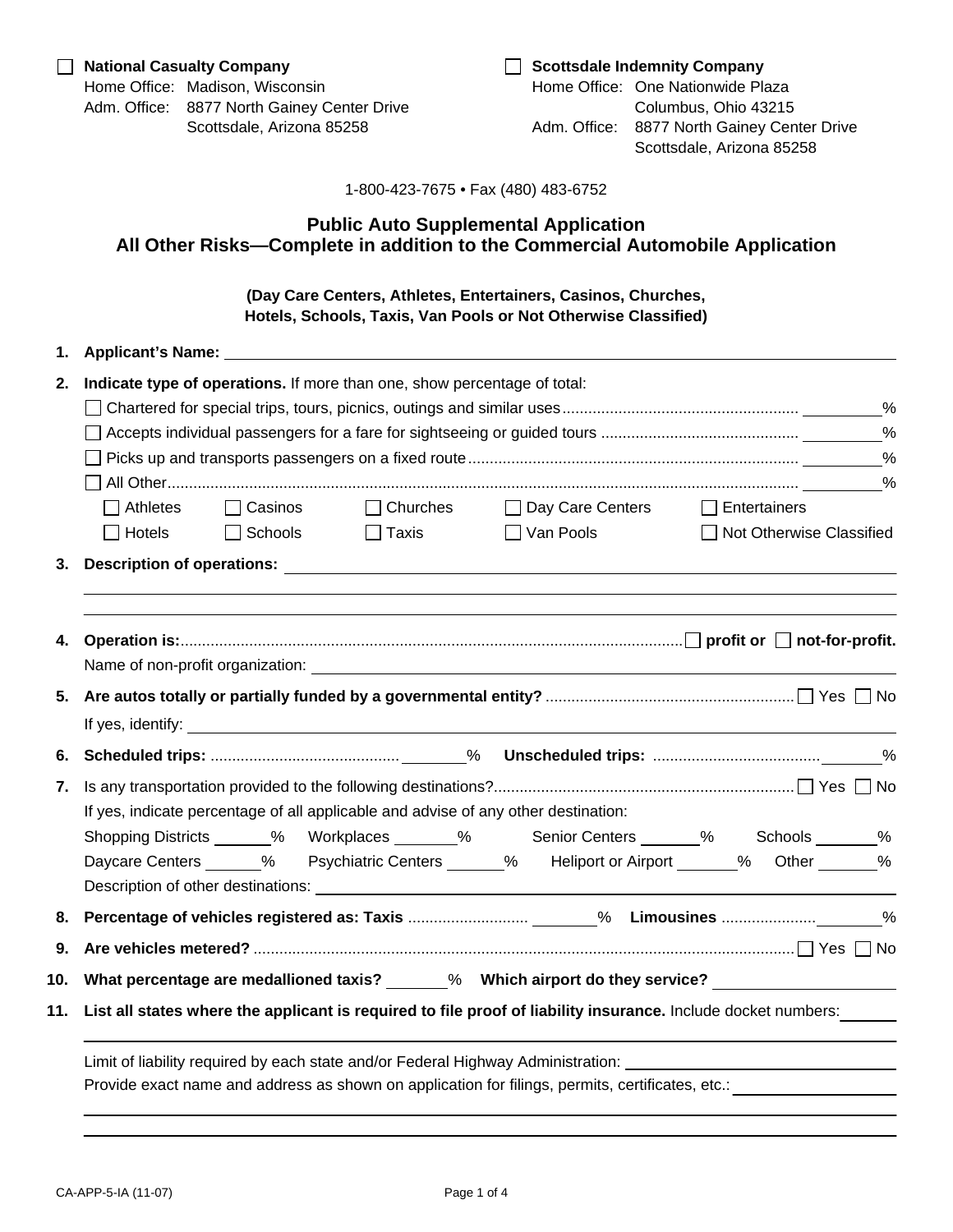|                                                                                                     |                                                                                                                                                                                                                                                                                                                                                                               |                        |                                                                                                                                                                                                                                      |                       | ,我们也不会有什么。""我们的人,我们也不会有什么?""我们的人,我们也不会有什么?""我们的人,我们的人,我们的人,我们的人,我们的人,我们的人,我们的人,我                      |                                                       |                         |  |
|-----------------------------------------------------------------------------------------------------|-------------------------------------------------------------------------------------------------------------------------------------------------------------------------------------------------------------------------------------------------------------------------------------------------------------------------------------------------------------------------------|------------------------|--------------------------------------------------------------------------------------------------------------------------------------------------------------------------------------------------------------------------------------|-----------------------|-------------------------------------------------------------------------------------------------------|-------------------------------------------------------|-------------------------|--|
|                                                                                                     |                                                                                                                                                                                                                                                                                                                                                                               |                        |                                                                                                                                                                                                                                      |                       |                                                                                                       |                                                       |                         |  |
|                                                                                                     | 12. Is the applicant required to register with the federal government in accordance with the Migrant                                                                                                                                                                                                                                                                          |                        |                                                                                                                                                                                                                                      |                       |                                                                                                       |                                                       |                         |  |
|                                                                                                     |                                                                                                                                                                                                                                                                                                                                                                               |                        |                                                                                                                                                                                                                                      |                       |                                                                                                       |                                                       |                         |  |
|                                                                                                     |                                                                                                                                                                                                                                                                                                                                                                               |                        |                                                                                                                                                                                                                                      |                       |                                                                                                       |                                                       |                         |  |
|                                                                                                     |                                                                                                                                                                                                                                                                                                                                                                               |                        |                                                                                                                                                                                                                                      |                       |                                                                                                       |                                                       |                         |  |
|                                                                                                     | 16. Criteria for hiring drivers: Minimum Age: Vears of Public Transport Experience:                                                                                                                                                                                                                                                                                           |                        |                                                                                                                                                                                                                                      |                       |                                                                                                       |                                                       |                         |  |
|                                                                                                     |                                                                                                                                                                                                                                                                                                                                                                               |                        |                                                                                                                                                                                                                                      |                       | 17. Are employees and drivers' histories screened for sexual abuse charges and convictions?  TYes TNo |                                                       |                         |  |
|                                                                                                     | 18. Mark the boxes that apply to the special driver training programs available for your drivers:<br>General driver orientation<br>$\Box$ Primary first aid<br>$\Box$ CPR<br>$\Box$ Emergency vehicle evacuation<br>Human relations skills<br>$\Box$ Defensive driving<br>$\Box$ Passenger assistance training<br>Advanced first aid<br>$\Box$ Non-medical emergency training |                        |                                                                                                                                                                                                                                      |                       |                                                                                                       |                                                       |                         |  |
|                                                                                                     |                                                                                                                                                                                                                                                                                                                                                                               |                        | Other-Describe: <u>Contract Contract Contract Contract Contract Contract Contract Contract Contract Contract Contract Contract Contract Contract Contract Contract Contract Contract Contract Contract Contract Contract Contrac</u> |                       |                                                                                                       |                                                       |                         |  |
|                                                                                                     |                                                                                                                                                                                                                                                                                                                                                                               |                        | 19. If a van pool, provide a copy of the contract.                                                                                                                                                                                   |                       |                                                                                                       |                                                       |                         |  |
|                                                                                                     |                                                                                                                                                                                                                                                                                                                                                                               |                        |                                                                                                                                                                                                                                      |                       |                                                                                                       |                                                       |                         |  |
|                                                                                                     |                                                                                                                                                                                                                                                                                                                                                                               |                        |                                                                                                                                                                                                                                      |                       |                                                                                                       |                                                       |                         |  |
| If yes, indicate the number of vehicles and complete the Hired & Nonowned Supplemental Application. |                                                                                                                                                                                                                                                                                                                                                                               |                        |                                                                                                                                                                                                                                      |                       |                                                                                                       |                                                       |                         |  |
|                                                                                                     |                                                                                                                                                                                                                                                                                                                                                                               |                        | <b>Lease from Others</b>                                                                                                                                                                                                             | <b>Communication</b>  | <b>Rent from Others</b>                                                                               | <b>Contract Contract</b><br><b>Borrow from Others</b> |                         |  |
|                                                                                                     |                                                                                                                                                                                                                                                                                                                                                                               |                        |                                                                                                                                                                                                                                      |                       | No. of Units Seating Capacity No. of Units Seating Capacity No. of Units Seating Capacity             |                                                       |                         |  |
|                                                                                                     | With<br><b>Driver</b>                                                                                                                                                                                                                                                                                                                                                         |                        |                                                                                                                                                                                                                                      |                       |                                                                                                       |                                                       |                         |  |
|                                                                                                     | <b>Without</b><br><b>Driver</b>                                                                                                                                                                                                                                                                                                                                               |                        |                                                                                                                                                                                                                                      |                       |                                                                                                       |                                                       |                         |  |
|                                                                                                     |                                                                                                                                                                                                                                                                                                                                                                               |                        |                                                                                                                                                                                                                                      |                       |                                                                                                       |                                                       |                         |  |
|                                                                                                     |                                                                                                                                                                                                                                                                                                                                                                               | <b>Lease to Others</b> |                                                                                                                                                                                                                                      | <b>Rent to Others</b> |                                                                                                       | <b>Loan to Others</b>                                 |                         |  |
|                                                                                                     |                                                                                                                                                                                                                                                                                                                                                                               | No. of Units           |                                                                                                                                                                                                                                      |                       | Seating Capacity   No. of Units   Seating Capacity                                                    | No. of Units                                          | <b>Seating Capacity</b> |  |
|                                                                                                     | With<br><b>Driver</b>                                                                                                                                                                                                                                                                                                                                                         |                        |                                                                                                                                                                                                                                      |                       |                                                                                                       |                                                       |                         |  |
|                                                                                                     | <b>Without</b><br><b>Driver</b>                                                                                                                                                                                                                                                                                                                                               |                        |                                                                                                                                                                                                                                      |                       |                                                                                                       |                                                       |                         |  |
|                                                                                                     | Yes<br>No.<br>No<br>23. Number of vehicles equipped for wheelchair transport: ___                                                                                                                                                                                                                                                                                             |                        |                                                                                                                                                                                                                                      |                       |                                                                                                       |                                                       |                         |  |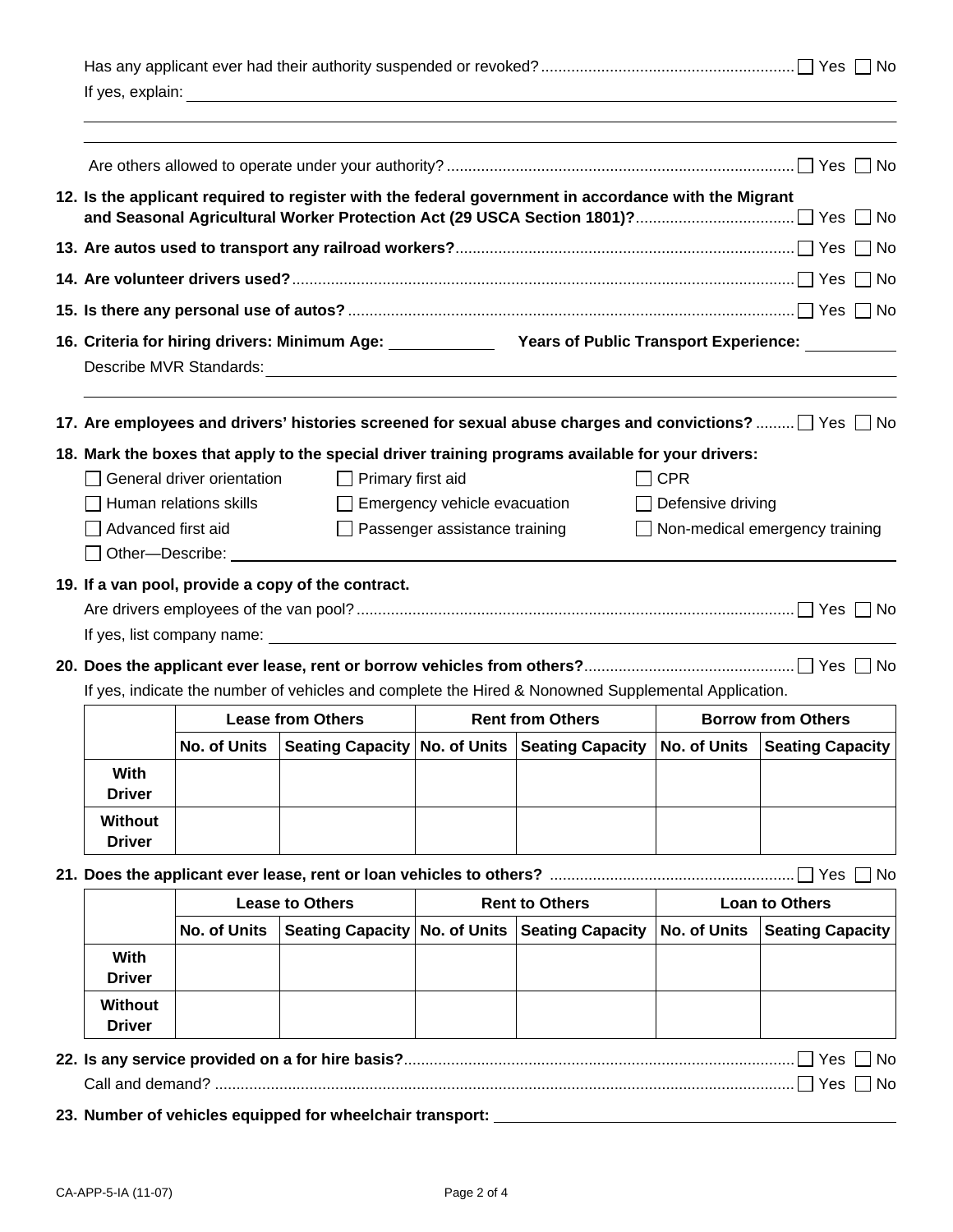| 25. How many vehicles are equipped with the following wheelchair tie-down mechanism?                                                                                                                                                                                                                                                    |
|-----------------------------------------------------------------------------------------------------------------------------------------------------------------------------------------------------------------------------------------------------------------------------------------------------------------------------------------|
| 26. Describe wheelchair tie-down procedures: ___________________________________                                                                                                                                                                                                                                                        |
| 27. Are all vehicles equipped with both lap belts and shoulder harnesses for the passengers? □ Yes □ No                                                                                                                                                                                                                                 |
|                                                                                                                                                                                                                                                                                                                                         |
|                                                                                                                                                                                                                                                                                                                                         |
| If yes, provide percentage of: curb to curb _______% door to door ________% door through door _______%                                                                                                                                                                                                                                  |
| 30. Do you transport passengers with special needs, or where special security or handling would<br>If yes, describe: <u>experimental and the set of the set of the set of the set of the set of the set of the set of the set of the set of the set of the set of the set of the set of the set of the set of the set of the set of</u> |
|                                                                                                                                                                                                                                                                                                                                         |
|                                                                                                                                                                                                                                                                                                                                         |
|                                                                                                                                                                                                                                                                                                                                         |
|                                                                                                                                                                                                                                                                                                                                         |
|                                                                                                                                                                                                                                                                                                                                         |
|                                                                                                                                                                                                                                                                                                                                         |
|                                                                                                                                                                                                                                                                                                                                         |
| 35. What is the average age of the passengers being transported? ___________________________________                                                                                                                                                                                                                                    |
|                                                                                                                                                                                                                                                                                                                                         |
|                                                                                                                                                                                                                                                                                                                                         |
| If school buses, are they operated by public entity or independently contracted? ____________________________                                                                                                                                                                                                                           |
|                                                                                                                                                                                                                                                                                                                                         |
|                                                                                                                                                                                                                                                                                                                                         |